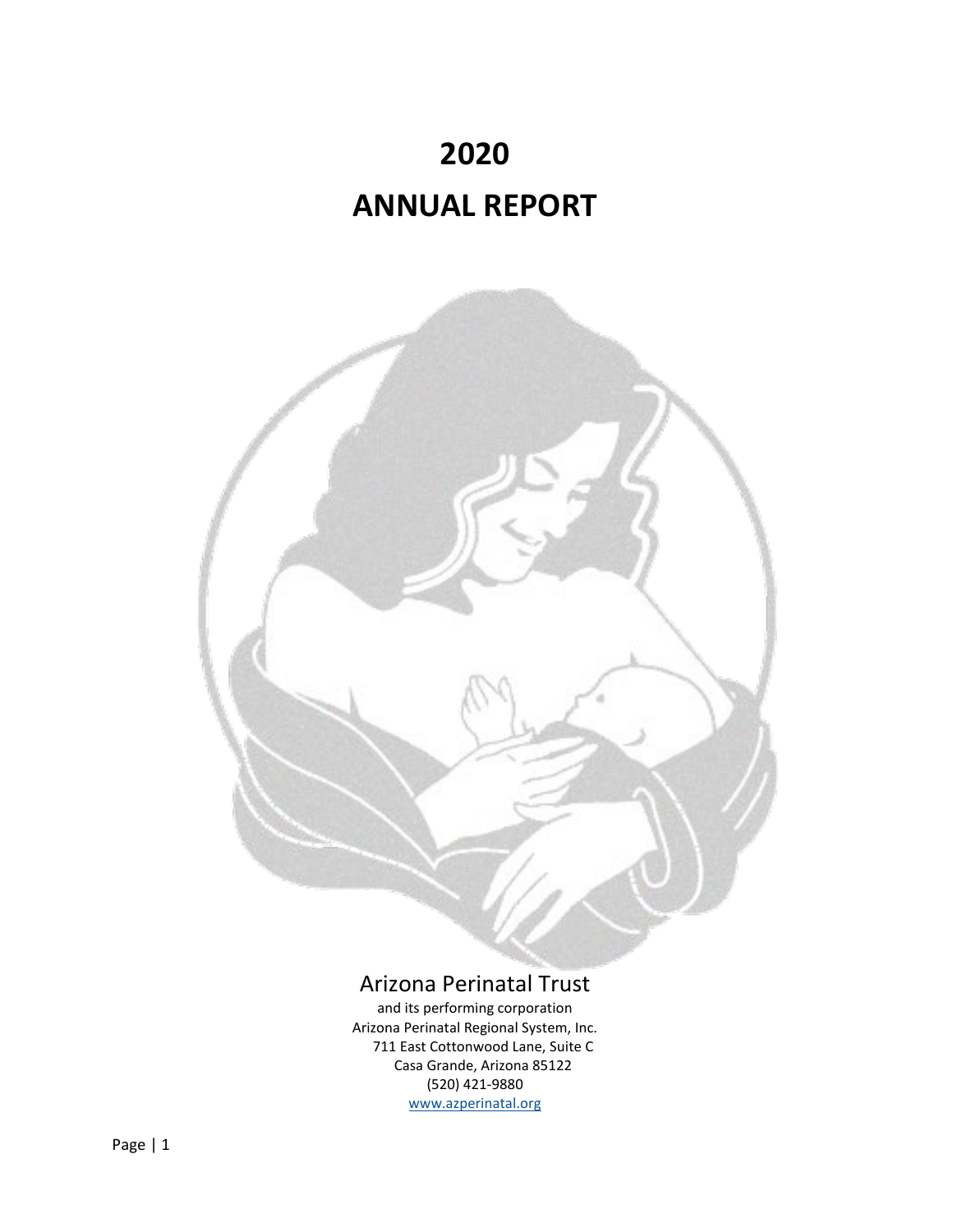### *EXECUTIVE SUMMARY*

The Arizona Perinatal Trust is a Perinatal Quality Collaborative that focuses on improving the quality of care for Arizona's mothers and infants through perinatal regionalization, education and collaboration.

Thanks to the support of the hundreds of volunteers, certified hospitals, as well as our partnering agencies and organizations, the Arizona Perinatal Trust has celebrated 39 years of working to improve the health of Arizona's mothers and babies.

### *VOLUNTARY CERTIFICATION PROGRAM (VCP)*

APT partners with hospitals in Arizona to provide a system of regionalized perinatal/ neonatal levels of care, through the Voluntary Certification Program (VCP). The VCP process is a quality improvement effort that includes matching hospital capabilities and capacity to established guidelines. This is accomplished through a self‐assessment process and a site visit by a team of peer professionals.

- ♦39 Perinatal Care Centers certified
- ♦01 Freestanding Neonatal Care Center certified
- ♦14 Site Visits completed; 2 Site Visits deferred to 2021 (COVID related)
- ♦17 Volunteer Site Visit Reviewers
	- ♦APT/APRS Board Members conducted site visits primarily due to timing and a new "virtual" review process
- ♦870 Volunteer hours\*

As part of the VCP site visit, a site visit evaluations were conducted. Of the 14 site visits completed in 2020, only four sites completed their evaluation forms. Site visit reviewers (SVRs) were evaluated in three areas; questions, knowledge and behavior; some sample comments are provided below. All SVRs received 5 star ratings for all three areas.

2019 Arizona Department of Human Services Vital Records Data shows:

- ♦97% of all resident births occurred in APT Certified Hospitals
- ♦94.8% of all very low birth weight singleton babies were born in a Level II‐E or higher hospital, exceeding the Healthy People 2020 goal of 83.7%
- ♦7.9% of newborns were admitted to the NICU
- ♦777 high‐risk mothers were transported to a higher Level of Care
- ♦813 critically ill newborns were transported to a higher level of care

\*APT/APRS Board Members and Consultants; Site Visit Reviewers; R&G Committee; Data Committee; Conference Committee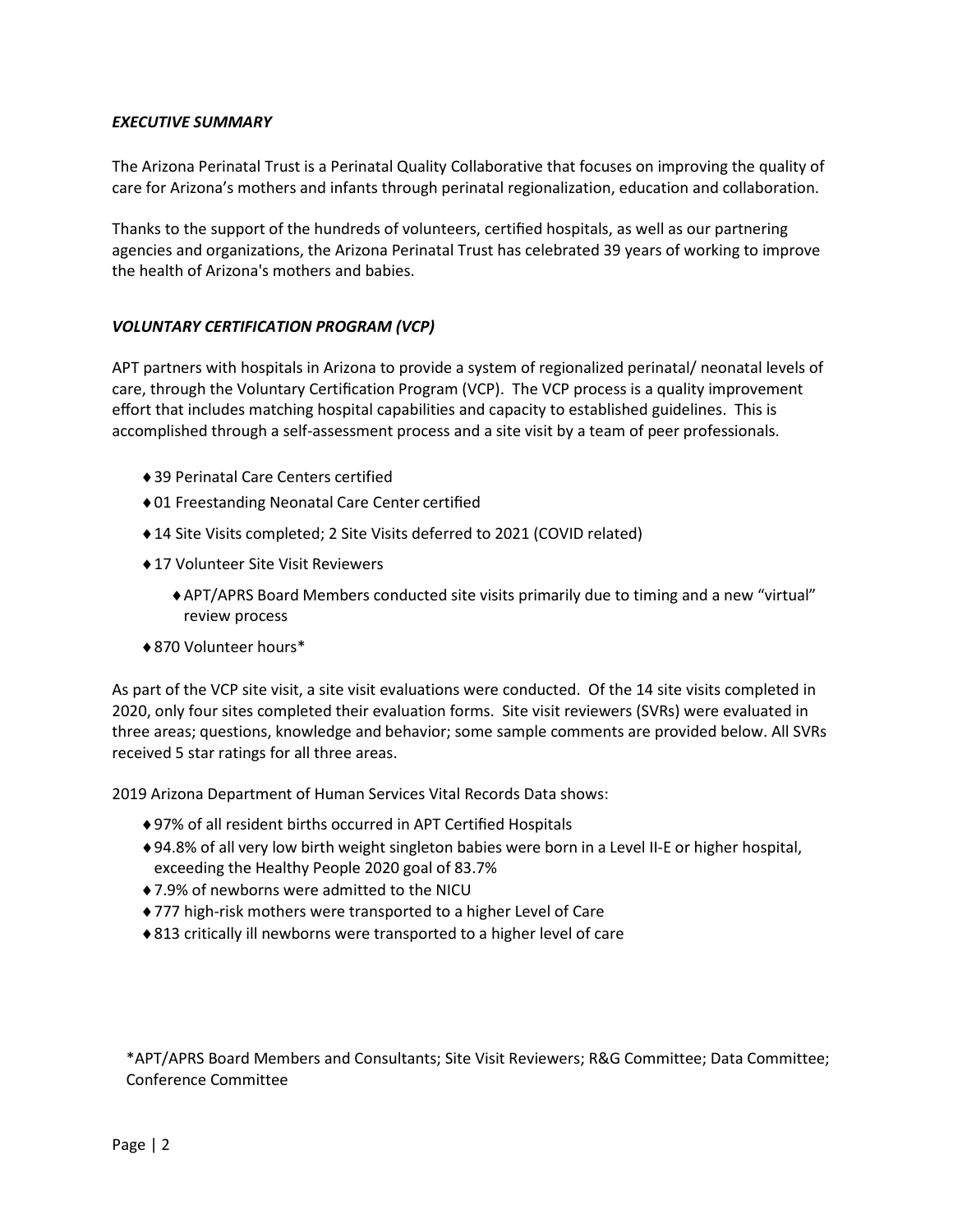### *PERINATAL EDUCATION*

The APT 30<sup>th</sup> Annual Conference was canceled due to the COVID-19 pandemic and state restrictions on gatherings.

### *CONTINUING WORK*

- ♦Collaboration with member hospitals and providers
- ♦Review and revision of the Recommendations & Guidelines for Perinatal and Freestanding Care Centers and development of Levels of Care for Freestanding Birth Centers
- ♦Encouraging uncertified hospitals to become a part of Arizona's regionalized perinatal system (certified two new hospitals in 2020)
- ♦Collaboration with AZ Department of Health Services (ADHS), Bureau of Women's & Children's Health, Newborn Screening, Maternal Mortality Review Committee
- ♦Collaboration with March of Dimes, Arizona Chapter
- ♦Collaboration with AHCCCS
- ♦Working to improve the health of Arizona's mothers and babies

### *2020 FINANCIAL INFORMATION*

The majority of APT's income includes annual membership and certification/recertification fees from member hospitals.

Income:

Program Services: \$228,887

Expense:

Program Services: \$164,799 Management and General: \$64,088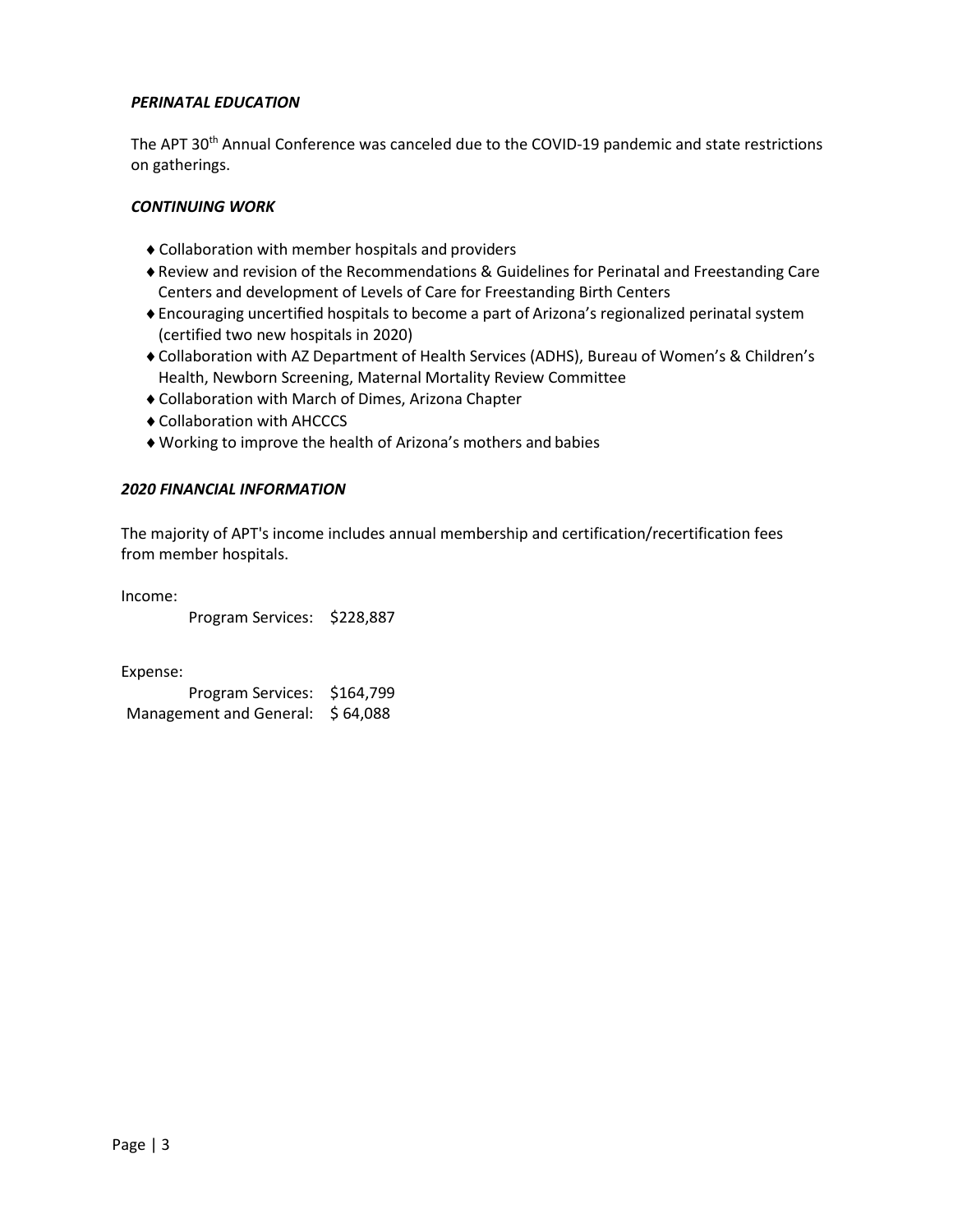### **ARIZONA PERINATAL TRUST CERTIFIED HOSPITALS**

### **IN-HOSPITAL BIRTHING CENTERS – IHBC (Indian Health Services Only)**

Whiteriver USPHS Indian Hospital

### **LEVEL I PERINATAL CARE CENTERS**

Banner Page Hospital Banner Payson Medical Center Carondelet Holy Cross Hospital Cobre Valley Regional Medical Center Havasu Regional Medical Center Honor Health Sonoran Crossing Medical Center Kingman Regional Medical Center Phoenix Indian Medical Center Verde Valley Medical Center Western Arizona Regional Medical Center

### **LEVEL II PERINATAL CARE CENTERS**

Abrazo West Campus Banner Casa Grande Medical Center Banner Del E. Webb Medical Center Banner Gateway Medical Center Banner Ironwood Medical Center Banner Ocotillo Medical Center HonorHealth Scottsdale Osborn Medical Center Mercy Gilbert Medical Center Mountain Vista Medical Center Summit Healthcare Regional Medical Center Tuba City Regional Health Care Corporation Yavapai Regional Medical Center – East Campus

### **LEVEL IIE PERINATAL CARE CENTERS**

Abrazo Arrowhead Campus Banner Estrella Medical Center Carondelet St. Joseph's Medical Center Chandler Regional Medical Center Flagstaff Medical Center Northwest Medical Center Yuma Regional Medical Center

### **LEVEL III PERINATAL CARE CENTERS**

Banner Desert & Cardon Children's Medical Centers Banner Thunderbird Medical Center Banner University Medical Center – Phoenix Banner University Medical Center – Tucson HonorHealth Scottsdale Shea Medical Center Maricopa Integrated Health Systems St. Joseph's Hospital & Medical Center Tucson Medical Center Sunrise Children's Hospital – Las Vegas

# **LEVEL III FREESTANDING NEONATAL CARE CENTERS**

Phoenix Children's Hospital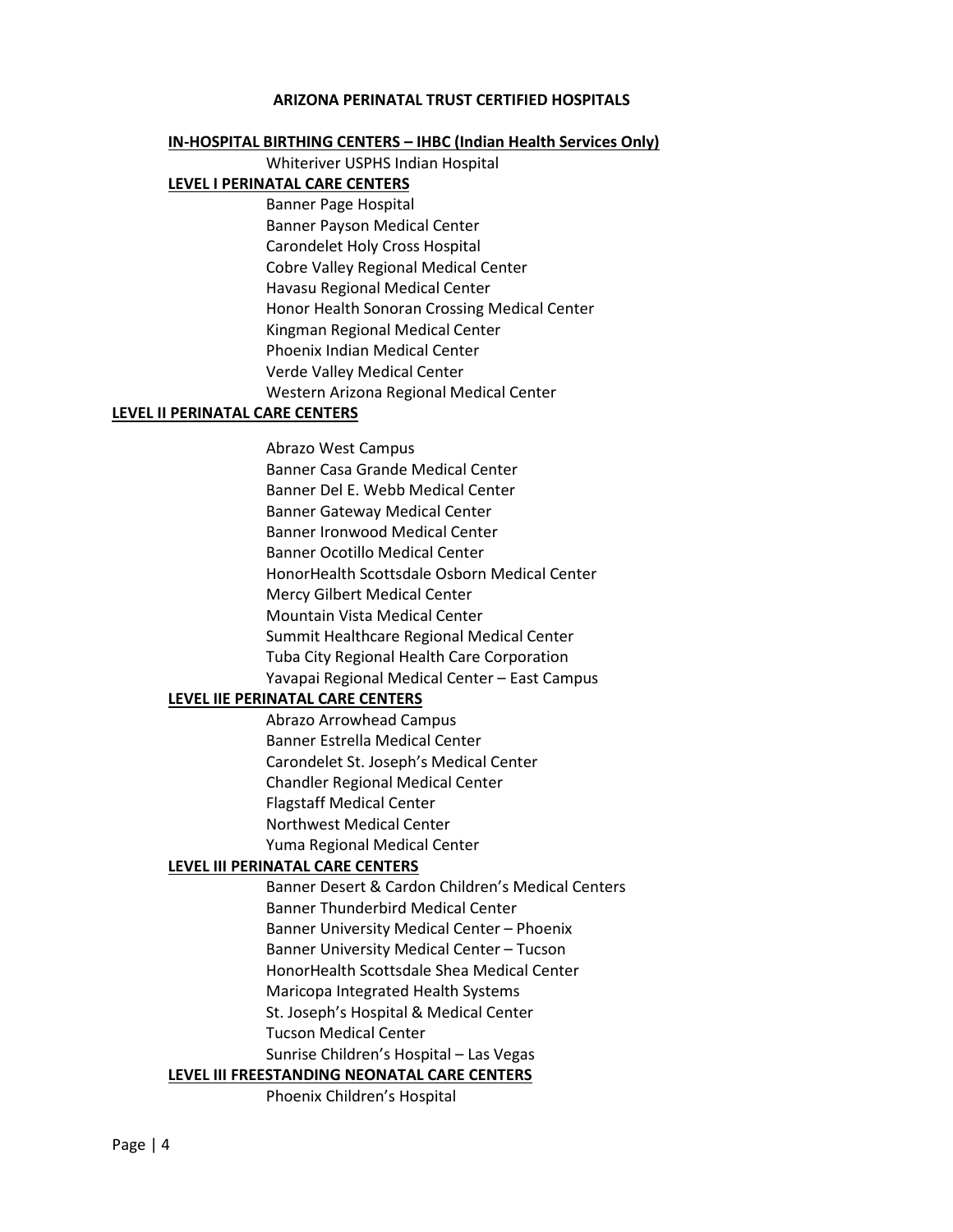### **ARIZONA PERINATAL TRUST 2020 BOARD OF TRUSTEES**

**Chairman Vice Chairman Secretary Robert "BJ" Johnson, MD** Maternal-Fetal Medicine Specialist

**Rhonda Anderson, MPA, RN, DNSc** President RMA Consulting AZ

**Nancy Kinnard** Vice President, Executive Relationship Manager National Bank of Arizona,

**Mark Shwer, MD** Retired Neonatologist

**N. Burton Attico, MD, MPH, FACOG** Retired Obstetrician

**Patricia Tarango, MS** Bureau Chief ADHS, Bureau of Women's & Children's Health

### **OFFICERS**

**Laurie S. Wood, MS, RN** Chief Operating Officer Connections Health Solutions

### **TRUSTEES**

**Michael Clement, MD** Retired Pediatrician

**Kathryn L. Reed, MD** Professor/Head, Dept of OB/Gyn University Physicians, Inc – UMC

**William S. Sowders, Esq** Gust Rosenfeld, PLC

## **EMERITUS**

**Joe Daily, MD** Retired Neonatologist

### **CONSULTANTS**

**Breann Westmore, CHES** Director, Maternal Child Health & Government Affairs March of Dimes-Arizona

**Richard Jutzi, CPA** President Cohen, Rife and Jutzi, PC

**Melissa Day-Johnson** Owner/Manager Cuttin' Edge Ranch

**Jeanette Shea, MSW, ACSW, LCSW** President Jeanette Shea & Associates, LLC

**Warren Whitney, MBA** Senior VP Government Affairs Valleywise Health

**Len Kirschner, MD MPH** Former Medical Director AHCCCS Past President AARP Arizona